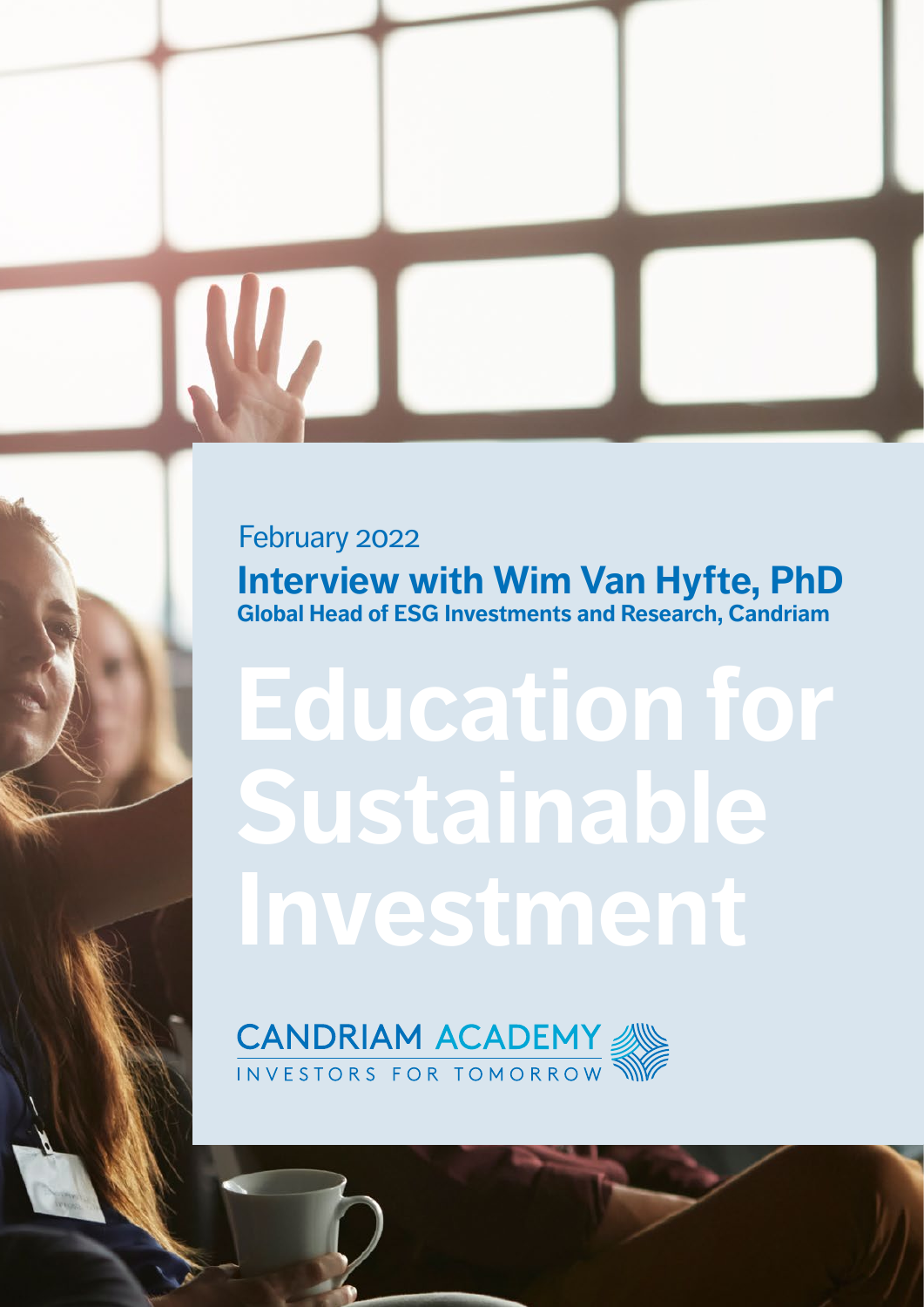## **Education for Sustainable Investment**



### **Wim Van Hyfte, PhD**

*Global Head of ESG Investments and Research, Candriam*

#### *Candriam Academy has recently welcomed its user number 10,000. What is the secret of your success?*

First, we launched our sustainable training platform in 2017 when such learning/educational tools were practically unavailable to most investment professions. We were one of the first. Second, education on sustainability was our primary and only goal. Third, Candriam Academy is free to access for anyone, there are no upgrades for a fee or premium membership for which you have to pay. When you join, you get everything there is.

In fact, when Candriam Academy was launched it was the world's first free-to-access accredited training platform for sustainable and responsible investing. Accreditation means high quality resources for learning but in many countries it also allows our users to gain professional learning and development credits in addition to Candriam Academy certificates.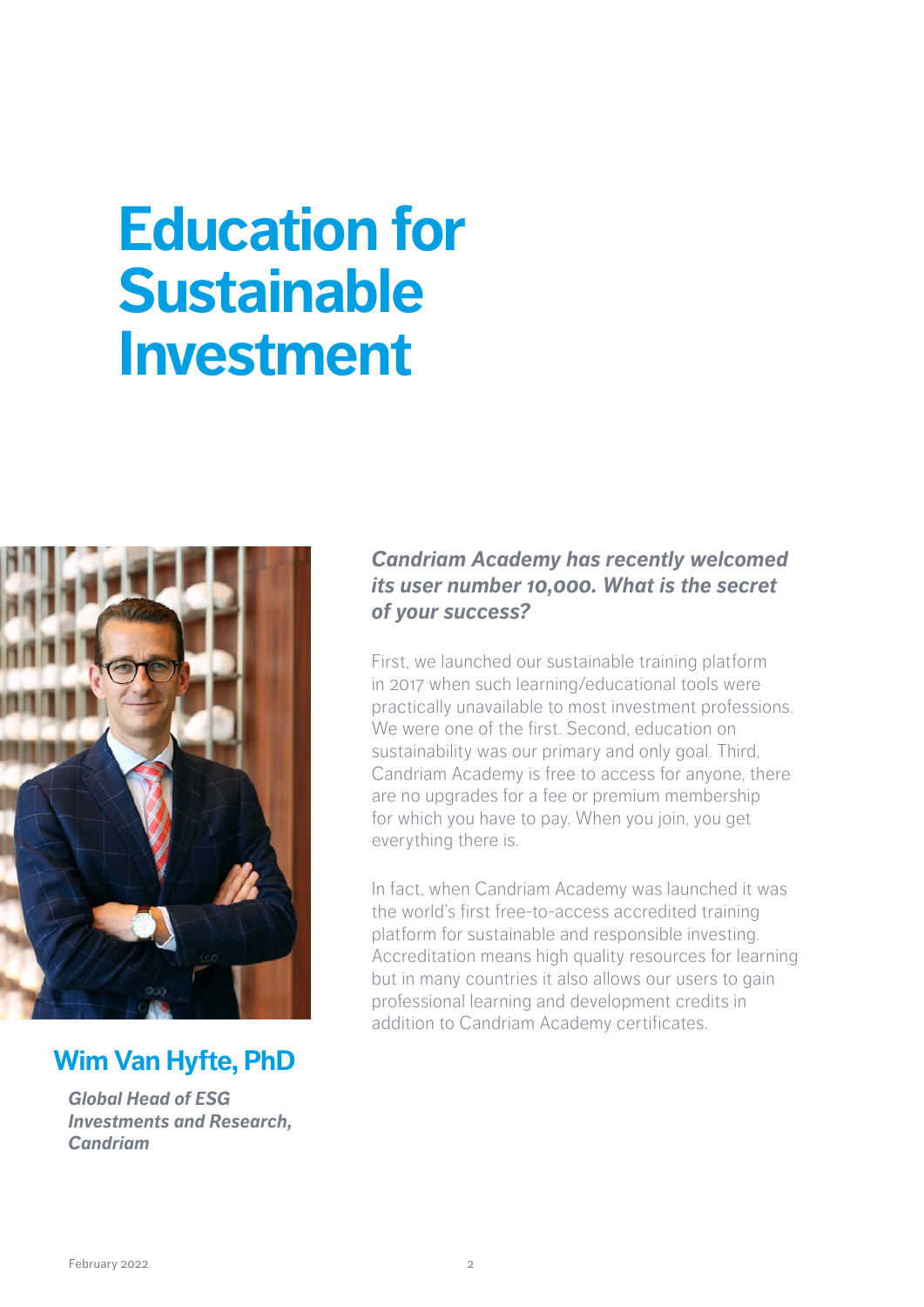#### *Why does Candriam supports education?*

The financial sector plays a key role in allocating capital to those companies and governments meeting the challenges of a transition to a sustainable and inclusive society. By investing in education among financial professionals, we would like to foster a wider understanding of sustainable finance and of how it can change our society and economies for the better.

#### *How did the idea to create the Academy emerge?*

Many years ago now we conducted a survey which revealed that financial intermediaries did not think that they knew enough about ESG funds. Clearly, if an adviser lacks understanding about a product then they are unlikely to recommend it to their clients.

As a pioneering European ESG asset manager, Candriam had a case for concern. When the idea of a free online training portal was suggested by one of our colleagues, it seemed to be the best solution. Not only could it provide the required training to intermediaries without charge but could also serve a bigger objective. It could become not only a source of knowledge but also inspiration for all kinds of investors, as global markets focus more and more on building a sustainable economy.

So in 2017 we launched Candriam Academy, initially with just four modules in English and Italian. While the Academy primary objective is education and, as such, is operationally independent from the asset management business of Candriam, and we do not use any personal user information for our commercial marketing activity, our main wholesale market at the time was Italy and we wanted to offer our clients there an opportunity to meet their training requirements in their language. Today, Candriam Academy speaks also French, German, Spanish and Dutch.

#### *So the Candriam Academy has evolved, and now offers content in six languages. Presumably it has created a truly international appeal?*

Candriam Academy's content has grown in leaps and bounds, not only in terms of a wide range of subjects and themes that it covers, but also across different and new formats. That said, we would not have achieved such an excellent result if we only had it in English. Candriam Academy is a true pan-European training platform with followers all over the world, which is what you would expect from a leading European sustainable asset manager.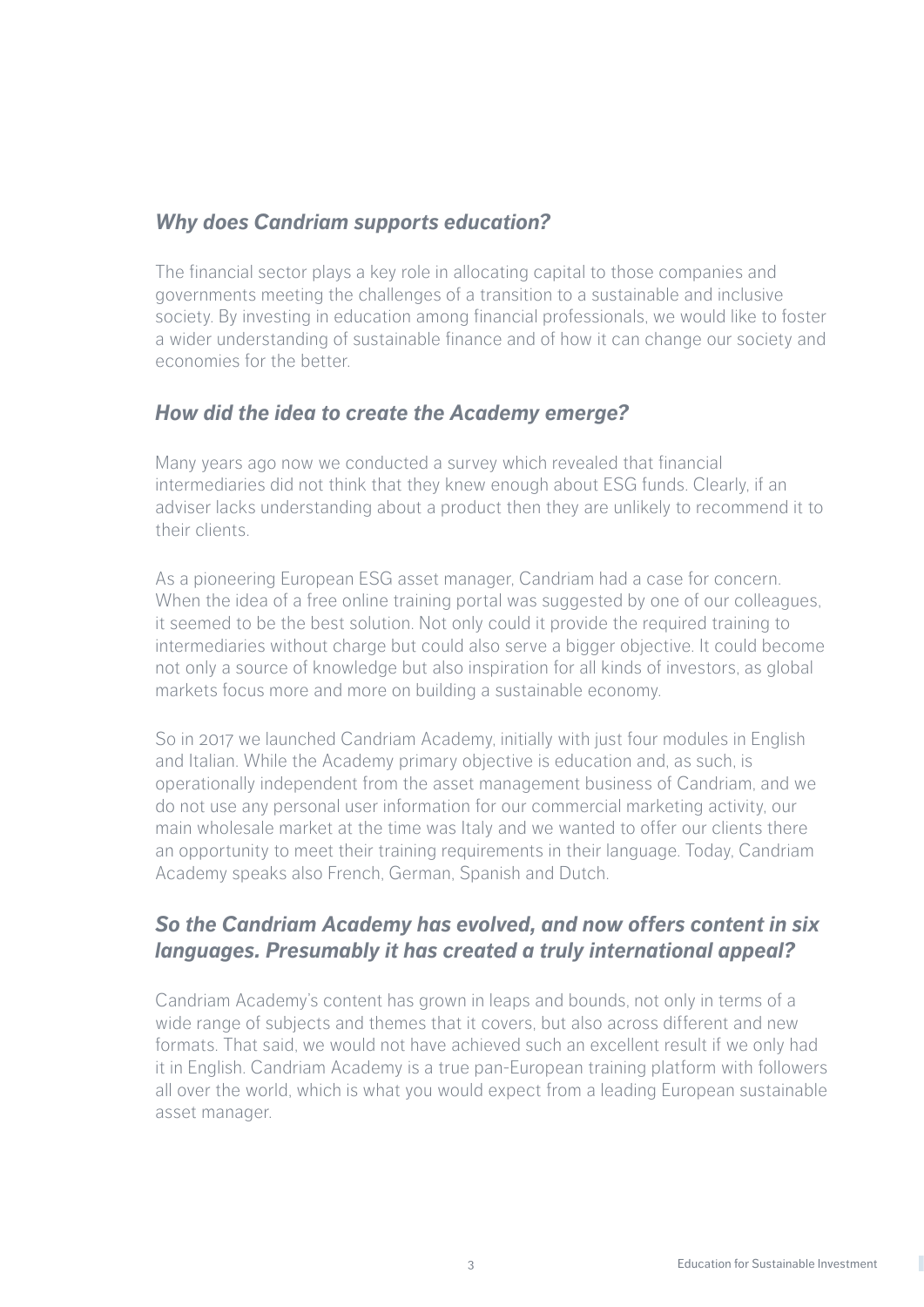#### *And how did the content itself evolve?*

As those of you who have been with us from the start, Candriam Academy offered four modules when it first launched. They covered definitions to key terms such as corporate social responsibility, green investing, fiduciary responsibility and materiality, explained how sustainable investing evolved. We introduced ESG criteria, looked at SRI labels, at different types of strategies and approaches, and their financial performance. From the start, our courses were rich with examples and case studies referring to real life examples with specific companies, regulators and international organisations.

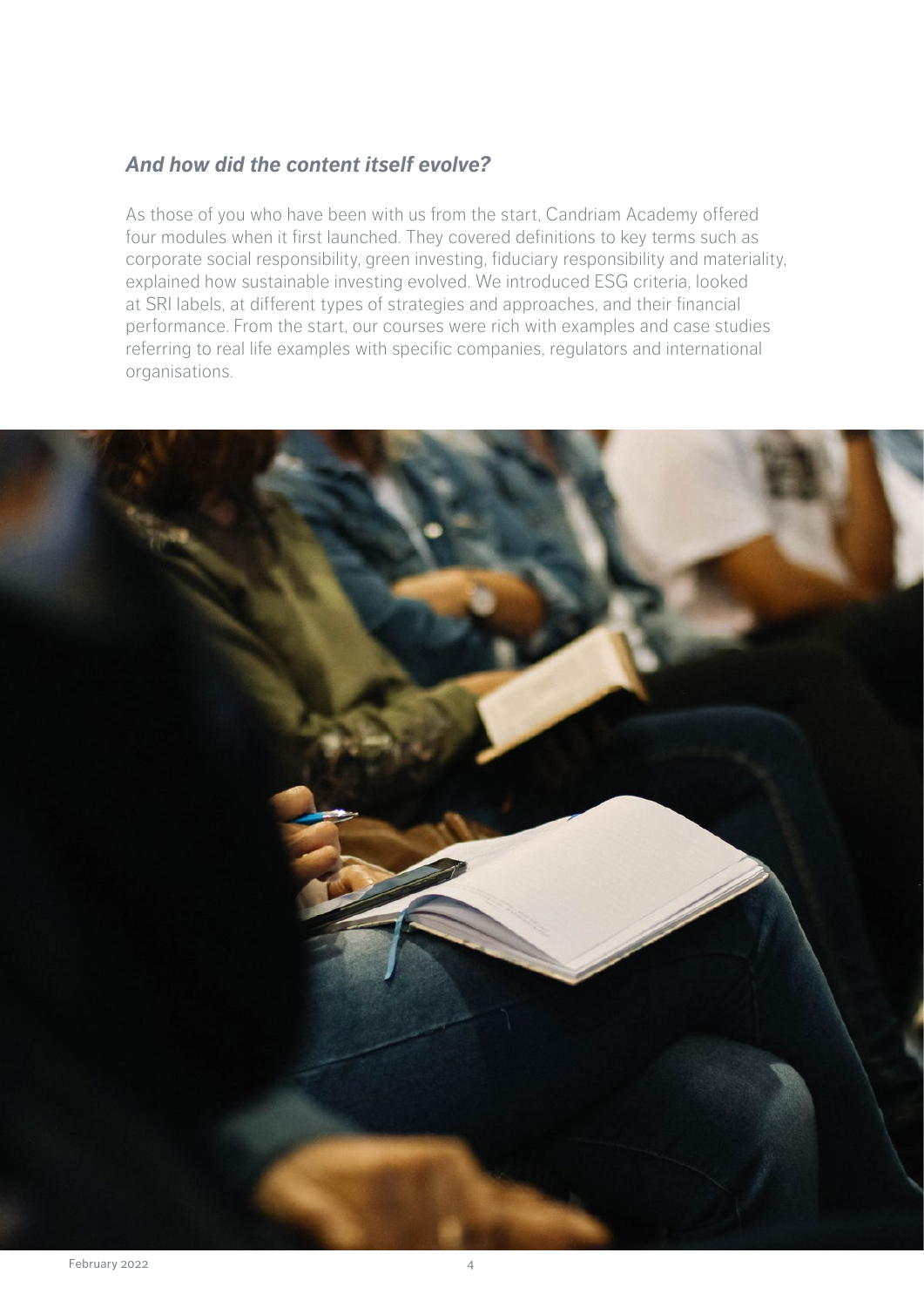Then we expanded our main course, which we now call "An Introduction to SRI", to eight modules. We added topics about measuring sustainable impact, influencing companies and shareholder activism, comparing different types of sustainable funds and included a whole chapter of the evolving concept of fiduciary responsibility.

#### *Candriam Academy also offers thematic modules, after completing which you also get a separate certificate. What is their purpose?*

In sustainable investing, there are big themes that emerge every now and then and catch the imagination of governments, companies and investors. We want our users to keep up-to-date with all the latest developments and understand the background of relevant concepts and regulatory initiatives. That is the main objective of these modules. We want our training material to be dynamic, have something new and inspiring every year, and offer a variety of opportunities for continuous professional development.

For example, in August 2020, after the European Commission adopted the Circular Economy Action Plan in May that year, we added a special module on Circular Economy. In March last year, we launched our special module on climate change as the world was preparing for the COP26 conference in Glasgow. Also last year we launched a module on ESG analysis of companies. We thought it was important for investment professionals to know the essential steps in this process, given that there are no industry-wide recognised standards on ESG reporting.

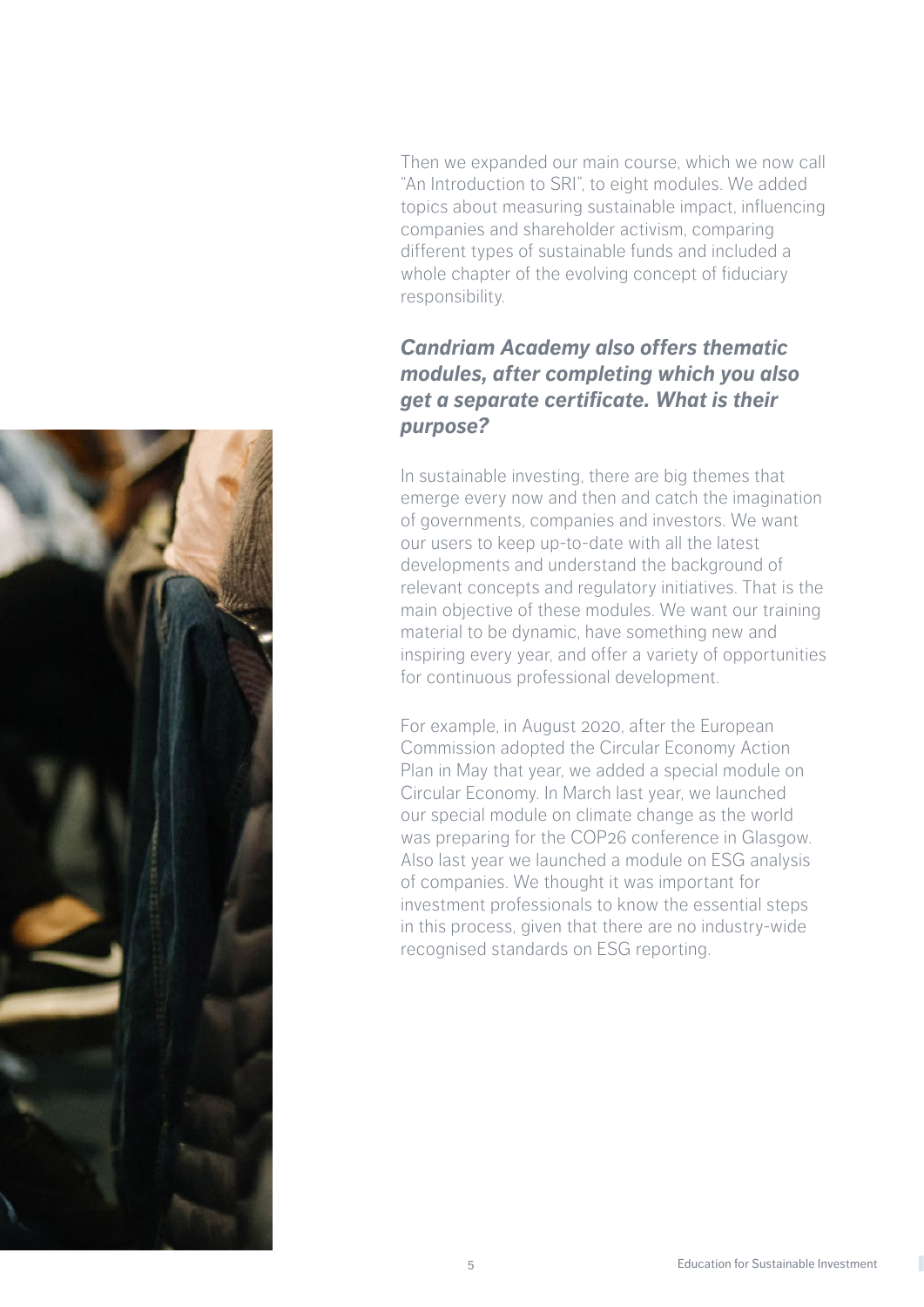#### *Candriam Academy's website is completely separate from the rest of Candriam. Why?*

Because we wanted this to be a purely educational initiative. It is financed by our charitable Candriam Institute for Sustainable Development. We wanted to make sure that all personal data of Candriam Academy users stays entirely separate from our commercial activities. So we had to create a brand new website, with its own architecture.

That said, while Candriam Academy enjoys operational independence from our asset management business, it is the Candriam team of investment managers, ESG analysts and our communications team who create content, chair ESG Talks and improve the way Candriam Academy works.

I must add here that we would have found it difficult to build Candriam Academy, as it is today, without the help of our partners. Some have contributed to content, for instance, and some have helped with certifications.

As the result of all the different types of content and functionality, the website has become increasingly complex over the years, as we added additional narrative, various systems to follow users learning progress and update them by email.

The portal now features many videos, small white papers on different educational topics, as well as the new section "ESG Talks". ESG Talks, which is currently available only in English, is an educational webinar series which looks at some of the most pressing economic, social and environmental issues of our time. For example, the most recent talk we held was about ESG factors surrounding agriculture and food companies.

We also talked about sustainable bonds, the US re-joining global efforts on climate change, active ownership, aligning your portfolio with the Paris Agreement, ESG research integration, regulatory initiatives on ESG and Just Transition from renewable energy.

#### *What's next for Candriam Academy?*

The biggest new development on the horizon is the launch of a brand new website for the Academy, with upgraded user experience and capacity. True to its main theme, the new website will be carbon neutral. We are also developing a new topical module, which will be unveiled later this year. So stay tuned in!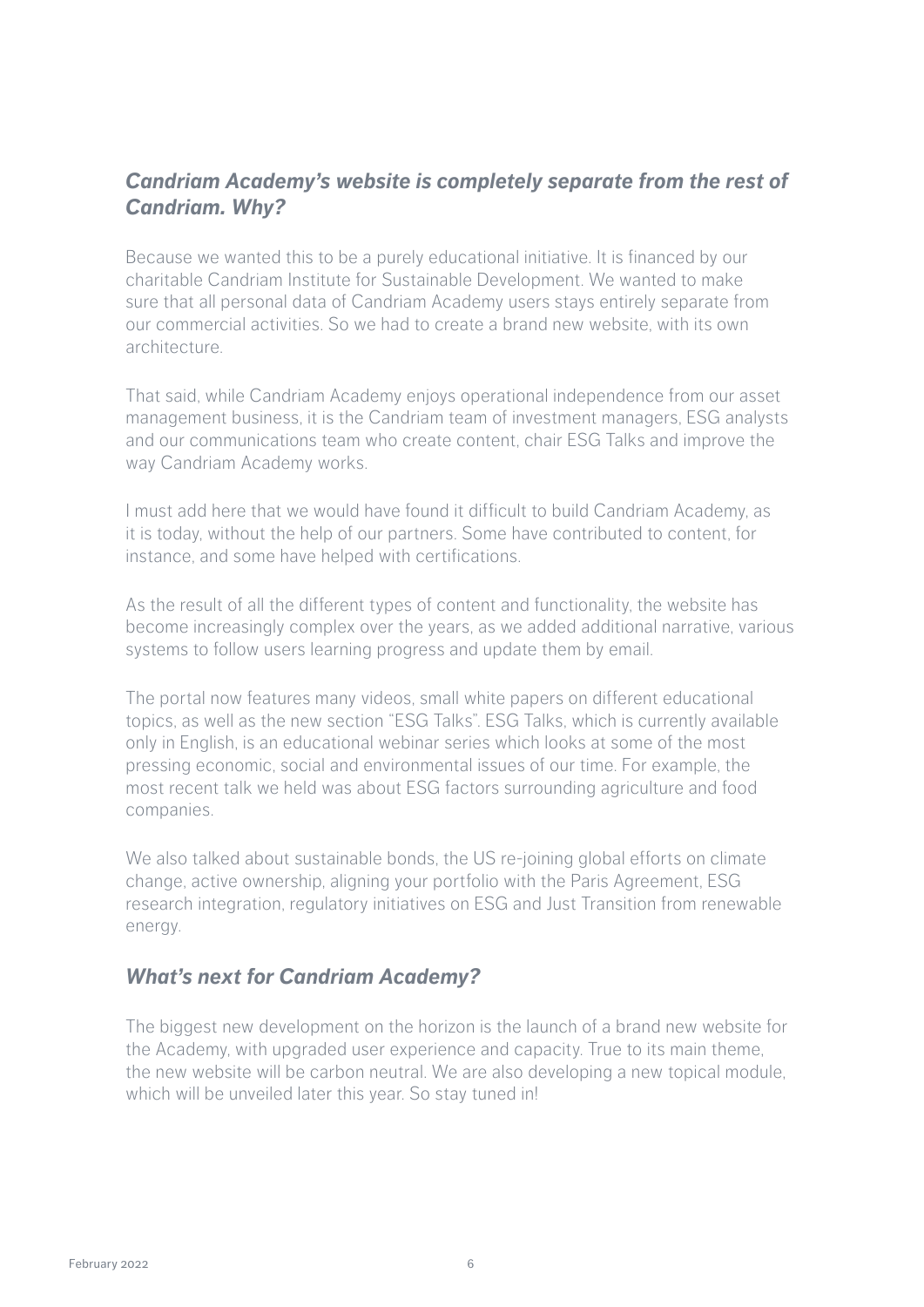*"In fact, when Candriam Academy was launched it was the world's first free-to-access accredited training platform for sustainable and responsible investing."*